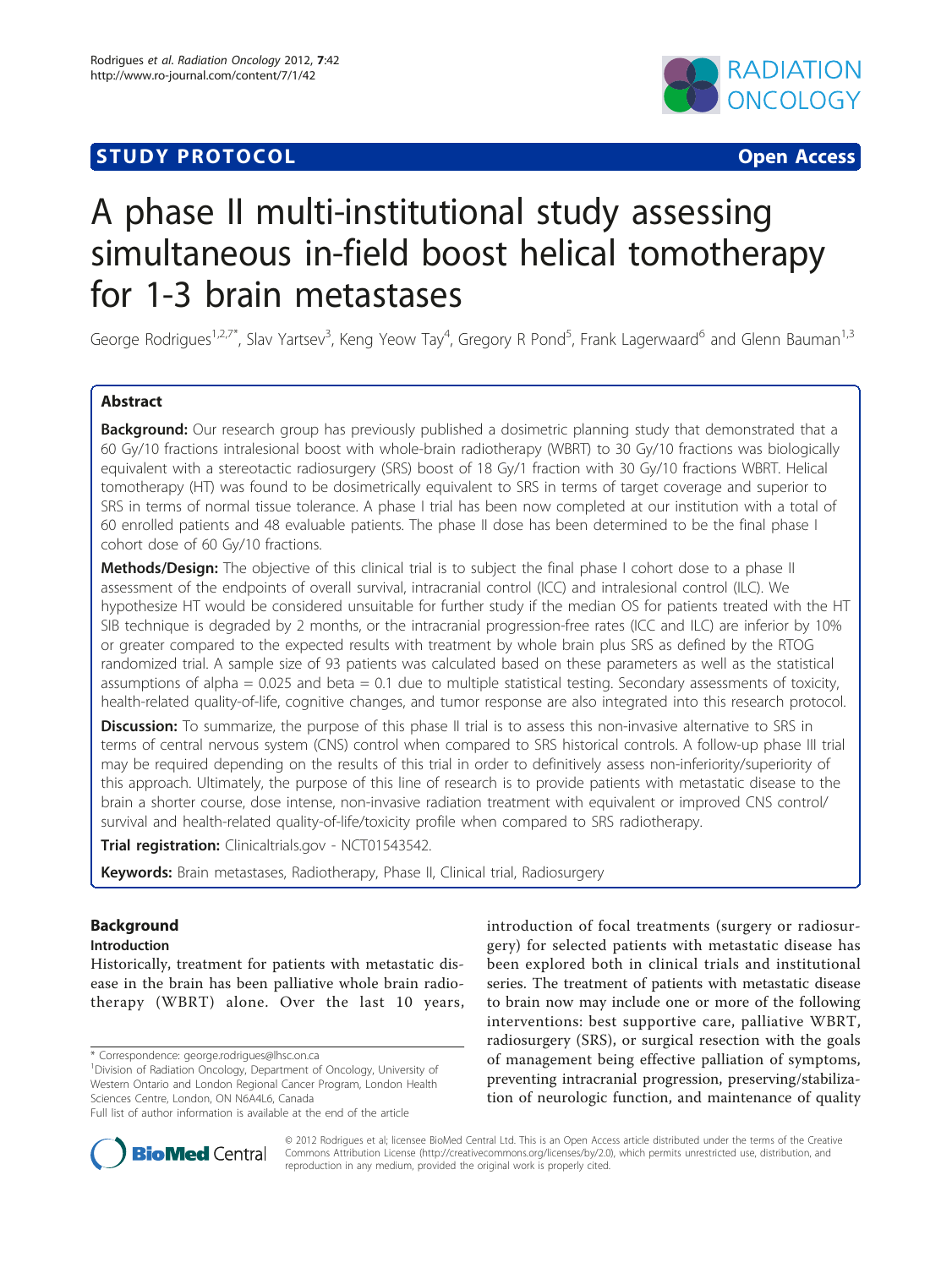of life [[1\]](#page-7-0). Typically, patients who are suitable for more aggressive, multi-modality therapies are those with oligometastatic disease (1-3 metastases), controlled extracranial disease, and good performance status. Randomized studies have demonstrated local control and neurologic progression free survival benefits for surgery or radiosurgery in conjunction with WBRT in this population when compared to WBRT alone, radiosurgery, or surgery alone [\[2,3](#page-7-0)].

#### Stereotactic brain radiotherapy

Radiosurgery delivered as a single fraction to individual intracranial lesions has been established as a safe alternative to surgical resection for patients with oligometastatic disease within the brain [[4](#page-7-0)-[6\]](#page-7-0). The Radiation Therapy Oncology Group (RTOG) 9502 clinical trial established dose recommendations of 15-24 Gy for individual lesions up to 4 cm based on observed central nervous system toxicity at 3 months post treatment. This individualized approach has subsequently been shown to be safe and effective in numerous single institution and multi-institution reports and trials. For example, the multi-institutional randomized RTOG 9508 trial reported by Andrews et al., randomized 333 patients with 1-3 brain metastases between WBRT alone versus WBRT plus single fraction SRS boost [[7\]](#page-7-0). Patients treated with WBRT and SRS were found to have improved/ stable 6 month KPS and improved local control compared to WBRT alone. For the entire patient population a trend towards superior OS was observed in the WBRT and SRS cohort (6.5 vs. 5.7 months,  $p = 0.13$ ) with a significant OS benefit for the subgroup of patients with single brain metastases (6.5 vs. 4.9 months,  $p = 0.04$ ). The authors concluded that WBRT plus SRS should be considered standard treatment for patients with single brain metastases and considered for other patients with 2-3 brain metastases.

## Conceptual framework for fractionated SRS

Logistically, radiosurgery requires separate localization and treatment procedures that add some inconvenience and cost for patients, providers and caregivers. Depending on the radiosurgery system used, invasive immobilization devices may be necessary which can add to patient discomfort. Single fraction treatments also do not permit the exploitation of the potential radiobiologic benefits of reassortment and reoxygenation that may occur with a fractionated radiotherapy course. Hall et al. have argued that fractionated stereotactic radiotherapy may be more efficacious in the treatment of neoplastic disease compared to single fraction radiosurgery [[8\]](#page-7-0). Additionally, tumor cell repopulation or sublethal damage repair may occur if there is a significant break between the radiosurgery and whole brain radiotherapy sessions. Finally, depending on the radiosurgery system used, treatment of more than 3 metastases may involve prohibitively long treatments, requiring multiple sessions or omission of radiosurgery entirely.

The introduction of in-room image guidance systems integrated with radiation treatment machines has led to the introduction of minimally invasive and non-invasive stereotactic radiosurgery/radiotherapy techniques. One such unit, Helical tomotherapy (HT) combines intensity modulated fan-beam radiotherapy delivery with megavoltage computed tomography (MVCT) imaging for integrated patient positioning and treatment delivery [[9,10](#page-7-0)]. Such a combination provides a potential alternative to conventional stereotactic frame systems for precision radiotherapy [[11](#page-7-0)]. Dosimetric evaluation of HT delivery for primary and metastatic brain tumors have suggested similar normal tissue sparing and target coverage compared to other precision radiotherapy techniques. HT (as well as other forms of intensity modulated radiotherapy delivery) lends itself to synchronous boost strategies as multiple targets can be easily treated to different dose (and dose per fraction) levels in the course of the intensity modulated radiation delivery [[12\]](#page-7-0).

Therefore, HT could potentially allow for radiosurgery-type boost treatments to be given synchronously with the standard whole brain radiotherapy dose and in this way be used to efficiently boost multiple brain metastases without the need for separate stereotactic procedures. From a dosimetric standpoint, the ability to incorporate boost contributions with larger field volumes as part of the treatment planning optimization process provides an advantage of the simultaneous boost strategy over sequential whole brain radiotherapy with radiosurgery boost. This advantage occurs as the radiosurgery boost dose is added to the previously delivered whole brain dose without opportunity for optimization of these two components potentially resulting in unintended increased dose to the brain. In the case of the treatment of brain metastases using the SIB technique the lower isodose "spill" from the SIB can be incorporated as a component contributing to the whole brain radiation dose allowing the simultaneous optimization of both components and improved dose distribution compared to sequential WBRT and SRS boosts.

In a discussion of linear accelerator delivery techniques using fixed circular collimators, Podgorsak et al. noted improved conformity for non-coplanar delivery compared to single plane rotational delivery suggesting coplanar arc approaches should be at a disadvantage compared to conventional stereotactic non-coplanar techniques [[13\]](#page-7-0). In HT fan beam arc therapy; however, the ability to modulate the beam intensity from multiple (51 per rotation and multiple overlapping rotations in the case of HT) coplanar projections helps offset the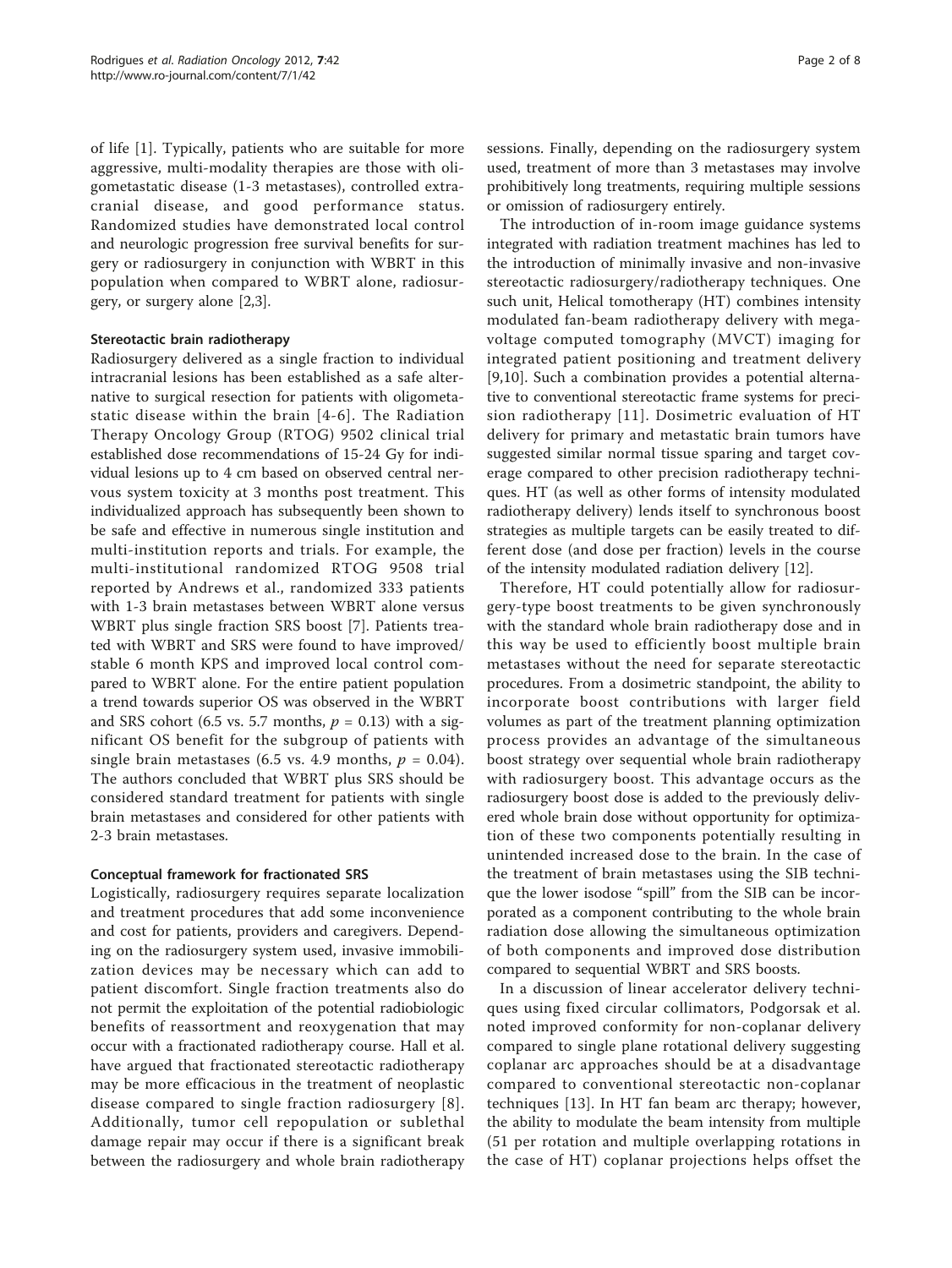disadvantage of standard coplanar delivery. In comparisons of serial tomotherapy to gamma knife delivery [[14](#page-7-0)] and HT to conventional photon and proton stereotactic techniques [[15](#page-7-0),[16](#page-7-0)], fan beam arc therapy has been demonstrated to provide comparable conformity with excellent target dose homogeneity. Thus, tomotherapy would appear to be a feasible alternative for precision radiotherapy to small intracranial volumes.

Clearly, increased intracranial control can carry benefits to the patient in terms of a decreased rate of neurologic morbidity and death from progressive intracranial disease. However, in the setting of metastatic cancer, expected survival is limited and in the randomized trials reported, an overall survival benefit from SRS + WBRT or surgery + WBRT has not uniformly been noted. From a societal point of view, it may be difficult to justify resource intense treatments such as craniotomy or radiosurgery. Additionally from a patient point of view, it may be difficult to justify the inconvenience and side effects of these treatments in the face of a limited survival benefit. Improvements in technology to achieve improved intracranial disease control while minimizing resource use and patient inconvenience are needed for this common cancer problem. Thus, the combination of WBRT with a synchronous boost may carry significant therapeutic gain for the patient with brain metastases compared to the conventional combination of WBRT with a separate SRS boost.

#### Preclinical investigations/considerations

In order to calculate potentially equivalent biological doses for fractionated radiotherapy when compared to SRS techniques, the linear quadratic (LQ) equation is frequently utilized for these calculations. This equation provides a method of comparing different radiation fractionation schemes according to their Biologically Effective Dose (BED):

 $BED = nd * (1 + d/(\alpha/\beta))$ 

where n = number of fractions;  $d = dose/fraction; \alpha/\beta$ = 10 for tumour effects; 3 for late effects

The LQ equation is widely accepted as a useful tool for comparing fractionation schemes and clinical trials of altered fractionation based on predictions by the model, and have confirmed its accuracy in predicting late effects for different radiation schedules. For the purposes of this study the tissue tolerances based on the BED equivalent tissue derived from available phase I/II and II trials of radiosurgery added to whole brain radiotherapy for patients with brain metastases are used for comparison. Within the RTOG 9005 radiosurgery dose escalation protocol, metastasis in the 2-3 cm range were treated with a radiosurgery dose of 18 Gy, while smaller lesions were treated with doses up to 24 Gy without toxicity [[17](#page-7-0)]. Within the RTOG 9508 trial, radiosurgery boosts of 15-20 Gy were used in addition to a WBRT of 37.5 Gy in 15 fractions for a total lesional BED dose of 159-222 Gy. Using LQ equation we calculated that with the simultaneous infield boost technique, an intra-lesion dose of 45- 60 Gy/10 fractions would provide a similar intra-lesion BED range to that delivered within the RTOG 9508 from the combination of whole brain radiotherapy plus radiosurgery.

We modelled the feasibility of a simultaneous in field boost (SIB) to individual brain metastases during a course of whole brain radiotherapy using helical tomotherapy IMRT [[18\]](#page-7-0). Planning CT data from 14 patients with 1-3 brain metastases treated with conventional palliative whole brain radiotherapy were used to model an intralesional SIB delivery that provided a total intralesional dose of 60 Gy with a surrounding whole brain dose of 30 Gy (designed to be isoeffective to whole brain radiotherapy of 30 Gy with an 18 Gy/1 fraction radiosurgery boost). Accuracy of treatment on the helical tomotherapy unit was verified in a phantom using radiographic films and point dose measurements versus calculated planning data. In all cases, SIB to 60 Gy with WBRT to 30 Gy was possible while maintaining critical structures below assigned dose limits. Estimated radiation delivery time for the SIB treatment was approximately 10 minutes per fraction. Planning and treatment of the head phantom was associated with an overall accuracy of 2 mm. Comparison to conventional non-co-planar arc fractionated stereotactic radiotherapy plan demonstrated similar target coverage and improved critical tissue sparing even for a challenging anatomy with multiple lesions in the same plane as the optic apparatus. Based on this modelling study, use of an image guided SIB on HT seemed potentially feasible and a phase I trial was initiated.

## Phase I clinical trial results

Based on the preclinical dosimetric results, a phase I clinical trial was initiated in 2006 to explore the HT SIB brain metastases concept at three institutions (London, Ontario (lead institution), Ottawa, Ontario and Madison, Wisconsin) [[19](#page-7-0)]. The study objective was to determine the maximally tolerated dose (MTD) of synchronous infield boost (SIB) HT RT integrated with WBRT for the palliative treatment of patients with 1-3 brain metastases. The phase I trial was approved by the Institutional Review Boards at the participating institution and registered (Ontario Cancer Clinical Trials Registry OCT 1145 TOMO-B) as per CONSORT guidelines. Patient eligibility for the trial was as follows: histologically proven cancer, imaging and clinical presentation consistent with brain metastases; 1-3 brain metastases on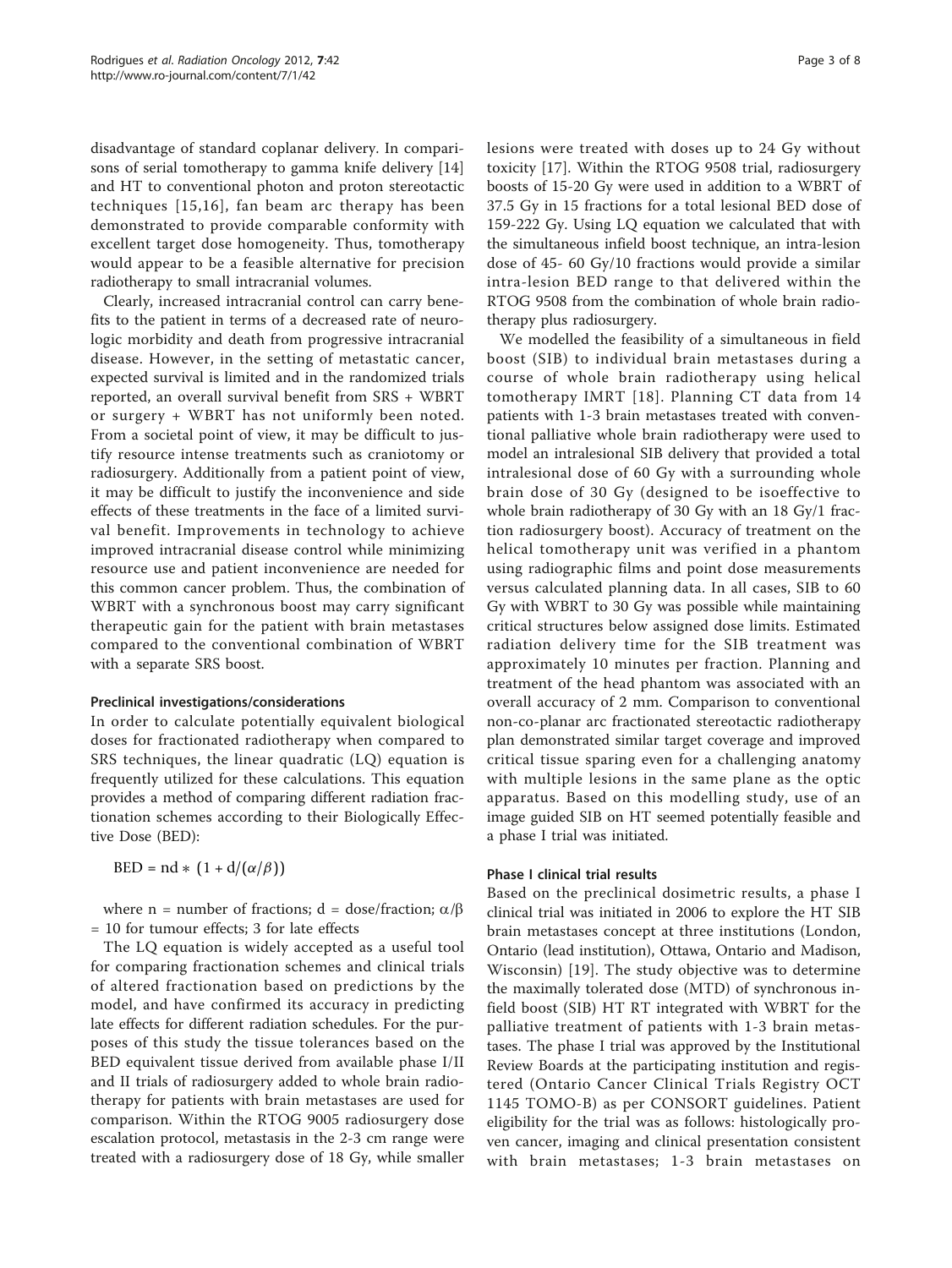pretreatment contrast enhanced CT or MRI, lesion size  $\geq$  5 mm and  $\leq$  3 cm in diameter, lesion  $>$  5 mm from brainstem optic or optic apparatus, Karnofsky Performance Status  $\geq$  70, extracranial disease absent, controlled or planned to be treated (in the case of synchronous presentation), and anticipated survival greater than 3 months. The trial was designed according to typical phase I dose escalation rules with 5 dose levels for the SIB boost: 35, 45, 50, 55, and 60 Gy. The trial was designed to accrue 3 patients at each dose level with a subsequent escalation if no dose limiting toxicity (DLT) was seen at 3 months with a further 3 patients to be enrolled if one patient experienced DLT. During the three-month waiting period for the dose level under assessment we allowed enrolment at the previously evaluated dose level one step below the current dose level.

Toxicity was monitored weekly during treatment and every month for 3 months post treatment then every 3 months for one year. Response on imaging at 12 weeks post treatment was assessed. Patients were accrued at 3- 6 patients per dose level and escalation to the next dose level occurs if no limiting (grade 3 or greater) toxicity was observed in more than 1 of 3 or 2 of 6 patients by three months post treatment. This endpoint was designed to be similar to the RTOG 9005 radiosurgery dose finding study. Patients were also monitored for long-term toxicity, understanding that the treatment paradigm being explored is novel and that important CNS toxicity endpoints, such as radionecrosis might manifest after the initial three-month observation point.

A total of sixty patients were registered for potential treatment in the phase I trial. Twelve patients (20%) were excluded from the analysis, due to treatment refusal  $(n = 6)$ , ineligibility to receive treatment due to decline in performance status related to progressive disease  $(n = 4)$ , or subsequent loss to follow-up after treatment (n = 2). Therefore, a total of 48 (80%) treated patients were included for the DLT analysis. The mean age of patients on protocol was 65.0 years (range 39-90 years). Thirty (63%) patients were male and median Karnofsky performance status was 80 (range 70-100). A total of 24 (50%) of patients were diagnosed with a lung primary (23 non-small cell lung cancer, 1 small cell lung cancer). A total of 70 lesions were treated with 3 patients having 3 lesions, 16 patients with 2 lesions, and 29 patients with solitary lesions. Median lesion size was 1.38 cm (range 0.5-3 cm).

A total of 32/48 (66%) of cases were evaluable at three months post treatment with imaging; 29/48 (60%) had their planned 3 month clinical visit as well. Among the 16 (33%) cases that did not have imaging at 3 months, reasons for non-evaluation were progressive extracranial disease ( $n = 14$ ) or early intracranial recurrence ( $n = 2$ ). Of those patients with imaging but no clinical follow-up Page 4 of 8

at 3 months ( $n = 3$ ), reasons for no clinical follow-up included two patients with documented extracranial progression and one patient with combined intracranial/ extracranial progression based on reports from local providers. In terms of dose level and availability for evaluation, all three level one (35 Gy) cases were evaluable by imaging at three months. Five of 16 (31%) level two (40 Gy) cases, 4/15 (27%) level three cases (50 Gy), 4/8 (50%) level four (55 Gy) cases and 1/6 (17%) level five (60 Gy) were found to be non-evaluable by imaging at three months. No statistical association between dose level and non-evaluation rate was found to exist in this patient population (chi square  $p = 0.60$ ). That is, a similar proportion of patients were non-evaluable at each dose level, decreasing the probability that there was an underestimation of dose limiting toxicity due to a difference in early patient attrition at the dose levels examined. There were 2/4 patients treated at the highest dose level (level five, total of 60 Gy lesion dose) who were not evaluable at 3 months. One patient did have a follow-up MRI scan prior to the three-month mark, which demonstrated progressive CNS disease that accounted for his death prior to the three-month clinical follow-up. The other patient had documented progressive extracranial metastatic disease prior to death with no neurologic signs or symptoms to suggest treatment related toxicity.

No cases of grade III-V DLT were found to possibly, probably, or definitely be attributable to protocol treatment in any of the study cohort levels examined in the Phase I study. Median survival of all patients was 5.29 months (range 0.49-31.2 months). Seven patients were still alive at the time data analysis (09/09). Median follow-up of all living patients was 7.72 months (range 3.4- 24.2 months). No treatment related late toxicity was noted among this subgroup of patients. Of the 32 patients radiologically assessed at the three month period of time; 2 patients experienced a complete response, 16 a partial response, 6 demonstrated stable disease, and 8 had progressive disease, for a crude rate of stable or responding disease of 75% (24/32). Of the 8 patients with progression, 4 patients had local progression in the SIB treated lesions, 2 patients had intracranial but nonlocal CNS progression (i.e. outside of the SIB treated lesions), and another 2 patients had both local and CNS progression on 3 month imaging.

In summary, we were able to achieve our target dose of 30 Gy WBRT with a simultaneous boost of individual lesions up to 60 Gy, both delivered over 10 fractions. No dose limiting toxicity at the three-month assessment was noted at any of the dose levels and among the subset of patients living beyond 3 months no treatment related late toxicity was noted. A number of patients enrolled on our trial missed complete follow-up (due to lack of imaging or clinical assessment) at the three-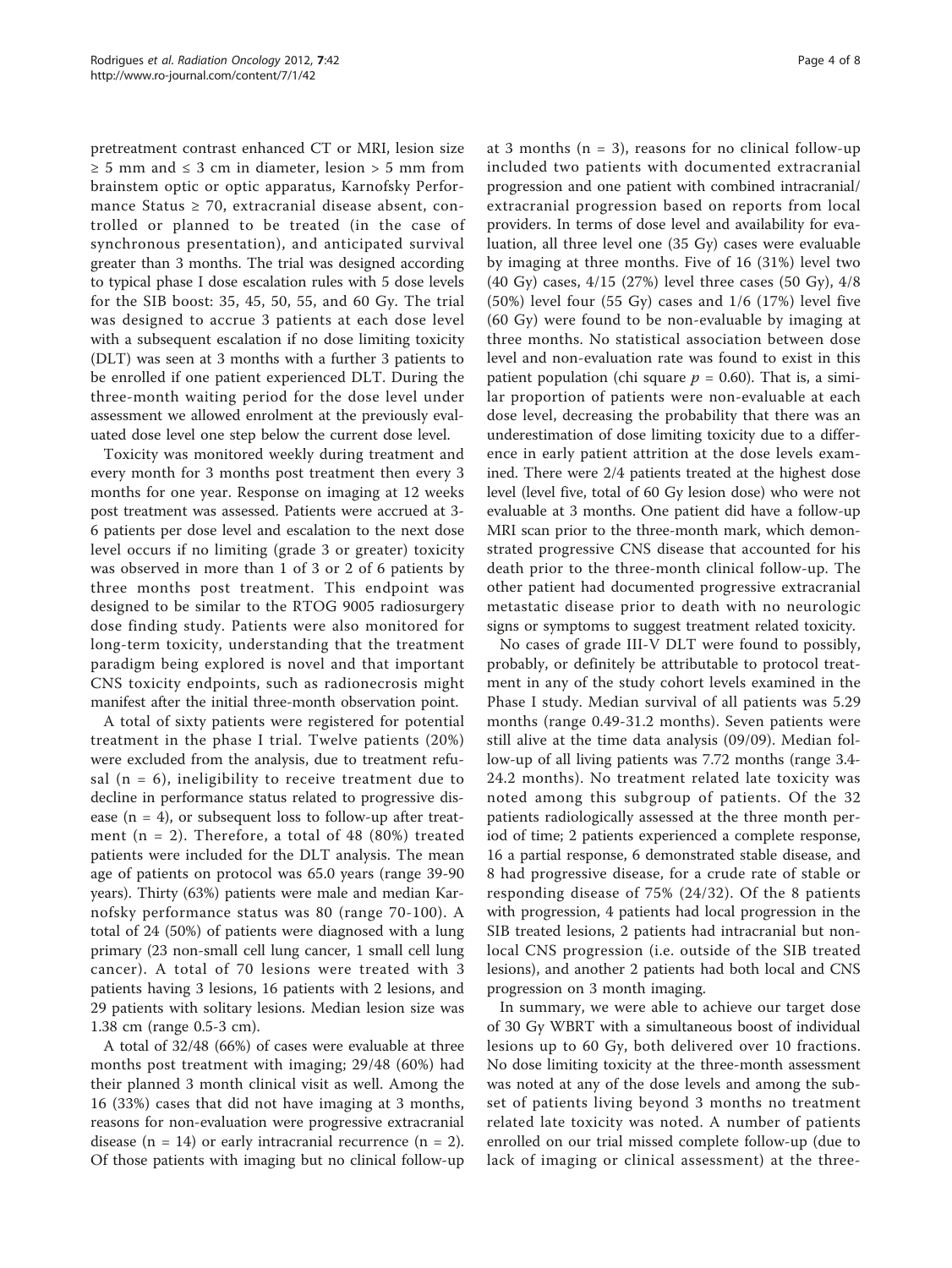month point exclusively due to extracranial, intracranial progression or intercurrent disease. In all cases, it was determined that this early deterioration was not due to treatment related toxicities. In terms of patient outcome, partial responses were seen at all dose levels, without a clear increase in response rate with increasing SIB dose due to the limited numbers included in this phase I study. The three-month non-evaluable rate in our phase I clinical study is consistent with the RTOG 9508 posttreatment dropout rates. In addition, formal neurocognitive testing or quality of life assessments were not included in this study thus the impact of the SIB approach in these domains remains to be demonstrated.

#### Formulation of phase II clinical trial

Ideally, a phase III equivalence study would be desirable to confirm whether SIB-HT treatment as developed in our Phase I trial is equivalent to WBRT + SRT in terms of patient outcomes. However, a phase III equivalence study would require a prohibitively large sample size, which is not justifiable based on present information. Thus, we propose that a single-arm phase II study is warranted to ensure that efficacy outcomes with HT are not significantly worse than what would be expected for patients given WBRT + SRS. HT would be considered of interest for study in a phase III equivalence trial compared with WBRT + SRS if preliminary evidence indicated that HT was not substantially inferior to WBRT + SRS. However, if a phase II study indicated that efficacy outcomes for patients given HT were significantly worse than WBRT + SRS, than performing a phase III equivalence study would not be justifiable. Thus, this phase II study will explore whether outcomes for patients treated with HT are significantly worse than outcomes for patients treated with WBRT + SRS.

## Methods/Design

#### Study objectives/hypotheses

The primary objective of interest in this study is to obtain an estimate of median overall survival (OS), sixmonth intracranial control (ICC) and six-month intralesional control (ILC), in order to ensure that the fractionated treatment is not substantially inferior to RTOG historical controls. Secondary objectives include longitudinal RECIST criteria response rates, cognitive assessment, health-related quality-of-life, and treatmentrelated toxicity.

The study null hypothesis is that fractionated HT SIB RT is not inferior to reported RTOG 9508 SRS outcomes of OS, ICC, and ILC. The study alternative hypothesis is that fractionated HT SIB RT is inferior to ANY reported historical RTOG SRS outcomes of OS, ICC, and ILC.

## Study design overview

The proposed clinical trial is designed to be a phase II multi-institutional assessment of helical tomotherapy simultaneous in-field boost radiation to 1-3 brain metastases in patients with a variety of primary malignancies. A common dose of the 60 Gy MTD in 10 fractions will be used from the result of the preceding phase I doseescalation trial as coordinated by the London Regional Cancer Program. No blinding or randomization procedures are required in this protocol. However, maximal accrual to the following four bins will be respected in order to balance overall patient population with respect to the primary site of disease as well as brain metastasis number for an accurate historical comparison to the RTOG stereotactic trial.

- Bin #1: Lung Primary and Solitary Metastasis,  $n = 33$
- Bin #2: Lung Primary and 2-3 Metastasis, n = 19
- Bin #3: Non-Lung Primary and Solitary Metastasis, n  $= 26$

Bin #4: Non-Lung Primary and 2-3 Metastasis,  $n = 15$ Inclusion criteria for this research protocol will include: a histologic diagnosis of primary cancer, a contrast-enhanced MRI demonstrating 1-3 metastases within 6 weeks of study enrollment, patient age  $\geq 18$ years, KPS  $\geq$  70, patient to be available for subsequent follow-up appointments and diagnostic testing, anticipated survival (independent of the brain metastases) > 3 months, patient informed consent obtained, and the extracranial disease must be controlled, to be treated, or absent. Exclusion criteria for this protocol will include: metastases not suitable for synchronous boost (> 3 lesions or any lesion size > 3 cm in maximum dimension, metastases close to (within 5 mm) brainstem or optic apparatus, cytologic or imaging evidence of leptomeningeal spread, intracranial extension of an osseous (calvarial) metastasis, or evidence of intraventricular or subependymal growth), no prior histologic confirmation of malignancy, underlying medical condition precluding adequate follow-up, prior cranial radiotherapy, concurrent cytotoxic chemotherapy, lack of informed consent, patient unable to complete study questionnaires, and any contraindications to MRI or gadolinium contrast.

#### Study endpoints and sample size calculation

The primary outcome measure of this study has been selected after review of the literature regarding recent (RTOG 9508 and RTOG 0614) clinical trials assessing radiotherapy for brain metastases. The RTOG trials have focused on overall survival and intracranial control of disease as endpoints of interest. For example, patients treated with WBRT + SRS on the RTOG 9508 trial experienced median overall survival of approximately 6.5 months with 6-month intracranial tumour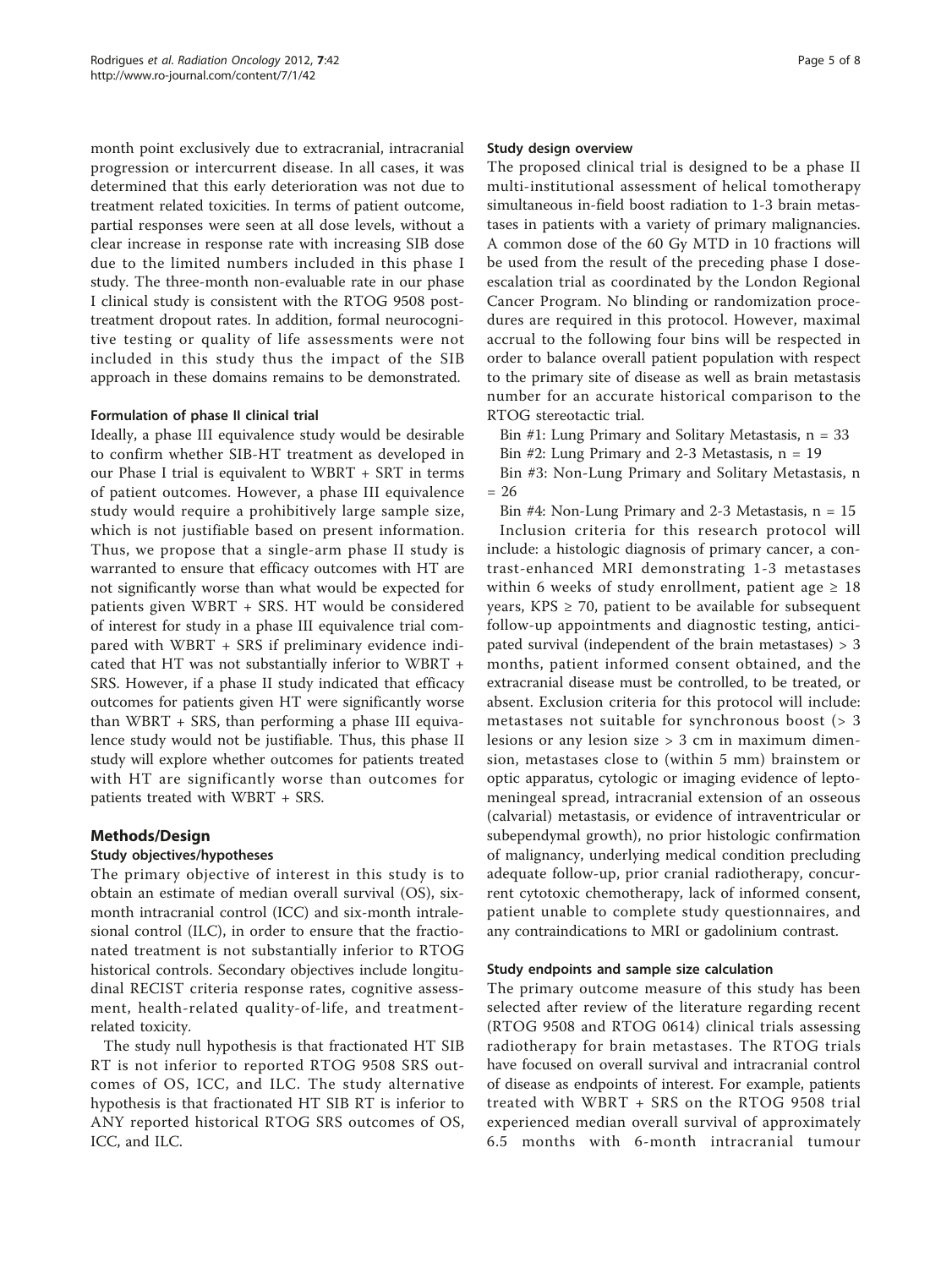progression-free rate of approximately 85% and 6-month local (lesion) control rate of approximately 90%.

We hypothesize HT would be considered unsuitable for further study if the median OS for patients treated with the HT SIB technique is degraded by 2 months, or the intracranial progression-free rates (ICC and ILC) are inferior by 10% or greater compared to the expected results with treatment by WBRT + SRS. In other words if in our phase II trial  $OS \leq 4.5$  months, 6-month intracranial progression-free (ICC) rate is  $\leq$  75%, OR 6month local control (ICL) rate is  $\leq 80\%$ , HT SIB RT would be considered to be inferior to the RTOG historical control data for WBRT+SRS and should not proceed to phase III testing. To account for multiple testing, each statistical assessment of each individual outcome will be set at the  $\alpha = 0.025$  and  $\beta = 0.10$  levels. All tests will be 1-sided and calculations will be performed using the on-line calculators available at ([http://www.crab.org/](http://www.crab.org/Calculators.asp) [Calculators.asp](http://www.crab.org/Calculators.asp) - Southwest Oncology Group (SWOG) Cancer Research and Biostatistics (CRaB) department). It is assumed that for this study, patients will be accrued over two years and there will be 6 months of follow-up after the last patient is accrued. Therefore, for overall survival, set H0: median OS = 6.5 months versus HA: median OS = 4.5 months, 93 total patients are required. For the ICC progression-free rate, set H0: 6-month rate  $= 85\%$  versus HA: 6-month rate  $= 75\%$ , 71 total patients are required. For ILC progression-free rate, set H0: 6 month rate =  $90\%$  versus HA: 6-month rate =  $80\%$ , 53 total patients are required. Given the actuarial nature of the six-month OS endpoint, no additional adjustment for loss to follow-up is required. Thus, we will aim to accrue a total of 93 enrolled and on-treatment patients, as this will be sufficient to assess all outcomes of interest (OS, ICC, ILC).

## Logistical issues

Given the multi-institutional nature of this clinical trial, several pre-requisites exist for centres to participate in this clinical trial. Centres must have Helical Tomotherapy technology available at their centre in order to participate in this clinical trial. A copy of local REB and local clinical trial unit approval letters must be sent to coordinating centre PI prior to initiation of this study. Participating centres must submit a three metastases test case planned with HT with phantom delivery and measurement data to demonstrate the centre's ability to deliver protocol treatment. This three-metastasis test case will be provided to the participating sites by the London investigators in order to provide a relative quality assurance assessment of the various participating centres. This planning and phantom data will require quality assurance approval by physics PI prior to clinical trial initiation and patient enrolment. In conjunction with

this physics submission, all default planning importance, penalty factors, and precedence factors to be submitted to and approved by coordinating centre PI. Any required modifications to the protocol, letter of information, consent form, and/or local case report forms need to be approved by coordinating centre prior to patient enrolment to ensure compatibility with the central study database.

#### Study procedures

All patients must have a contrast enhanced MRI brain within six weeks of study enrolment, a dictated history including steroid and anti-convulsant usage, dictated physical examination, screening neurological examination with mini-mental status examination (MMSE), FACT-Br HRQoL questionnaire completed during enrolment visit, and a baseline NCI-CTC V3 toxicity assessment. All medications received by the study subjects prior to initiation will be recorded on the subject's case report form. Specific treatment simulation and planning details with relation to the delivery of 60 Gy SIB with 30 Gy WBRT are available in the attached clinical protocol (see Additional file [1\)](#page-6-0). Steroid, anticonvulsant use and cancer therapies/medications delivered after treatment initiation will be recorded. Cytotoxic chemotherapy is not permitted during the radiotherapy. Patients may be treated with glucocorticoids and prophylactic anticonvulsants as required.

Follow-up visits and assessments (KPS, NCI CTC V3 Toxicity, FACT-Br HRQoL, steroid, and anticonvulsant medications) will occur at the following intervals post treatment: 6 weeks and 3, 6, 9, 12, 18, and 24 months. Contrast enhanced MRI brain scans will occur at 3 and 6 months after radiation therapy completion. Other CT or MRI based imaging will occur thereafter according to institutional standard of care guidelines prior to subsequent visits. Participating centers will be required to declare their standard of care imaging past 6 months to the study principal investigator prior to patient enrolment.

#### Statistical analysis plan

Descriptive statistics will be used to summarize the patient population, tumor- and treatment-related parameters, treatment toxicities, causes of death, location of intracranial, intralesional and extracranial progression and performance status. Time to event outcomes will be estimated using the Kaplan-Meier method. Tables and plots will be used to better illustrate results. 95% confidence intervals will be constructed for outcomes of interest. A calculation of actuarial six-month OS, ICC, and ILC will be performed after all patients have had 6 months of potential follow-up in order to assess the phase II research question to either accept or reject the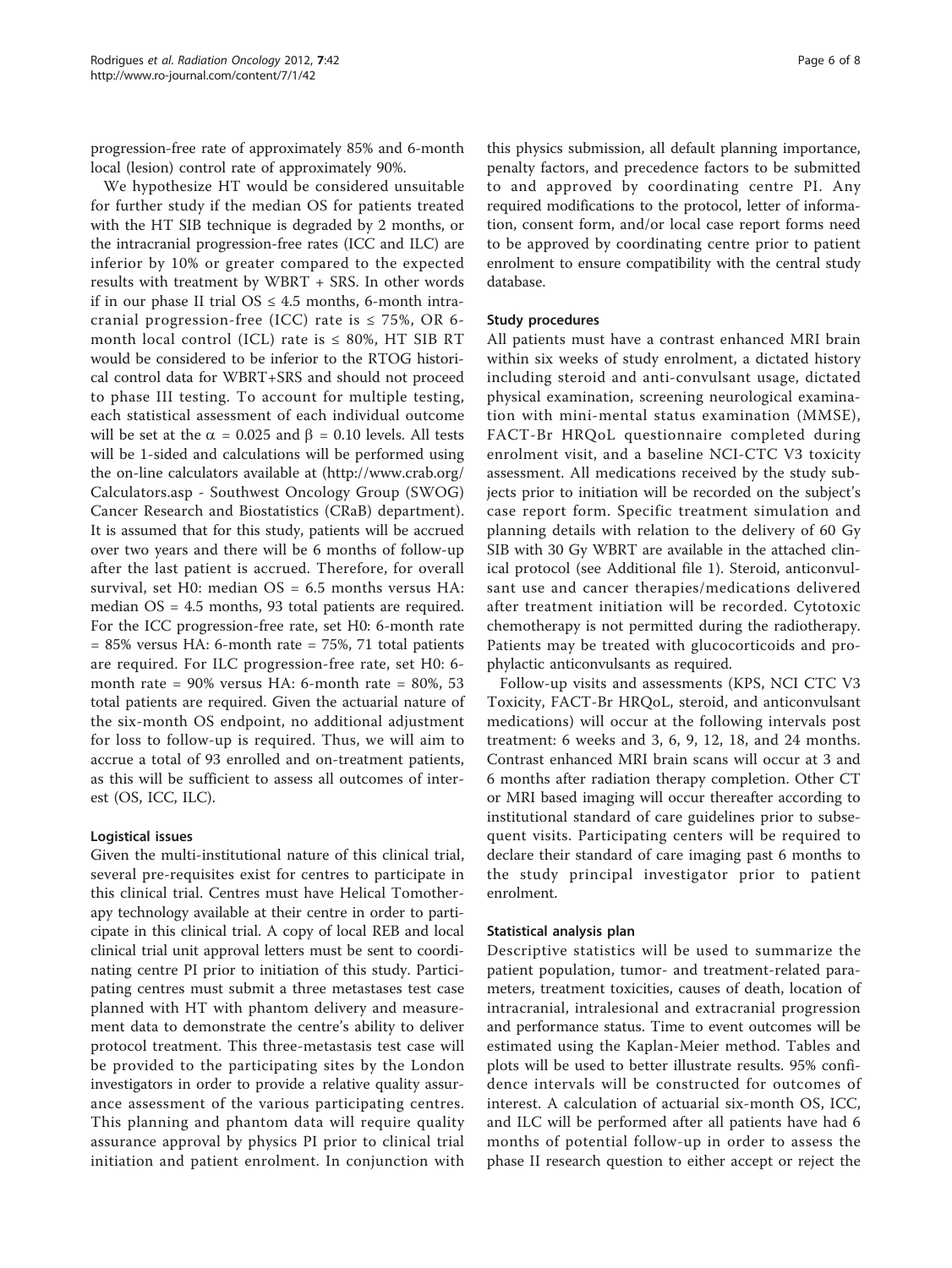<span id="page-6-0"></span>study hypothesis that HT SIB RT is a clinically appropriate alternative to WBRT+SRS.

#### **Discussion**

## Knowledge dissemination plan

Successful completion of this phase II clinical trial will allow for a publication regarding the clinically significant outcomes, related to fractionated HT-based radiosurgery, such as overall survival, intracranial control, and local intralesional control. Venues for publication include the various primary radiation oncology journals and presentations can occur at national oncology meetings such as the Canadian Association Radiation Oncologists, American Society of Therapeutic Radiation Oncology, and the American Society of Clinical Oncology. Presentations at other meetings including brain and supportive care specific conferences can further disseminate any scientific information gained from this research program. Subsequent presentations to cooperative groups (e.g. RTOG, NCIC) with respect to a formal phase III study will depend on the results reported with respect to this study.

#### Potential study obstacles

The main obstacle that potentially may interfere with successful completion of this trial is low patient accrual. Ongoing monitoring of accrual will be performed in order to continually assess this issue. Accrual updates will be performed to all participating institutions in order to maximize the exposure of this study. Further review of inclusion/exclusion criteria may be necessary, in future, to ensure that barriers to appropriate enrollment of patients are minimized.

#### Study timelines

November 2009: OICR Grant Application Complete January 2010: REB Approval at LHSC Obtained (UWO REB 16776)

Spring 2010: OICR Research Funding Confirmed (09NOV-259)

Spring 2010: Initiation of Clinical Protocol at LHSC site

July 2010: REB Approval and Protocol Initiation at Other Participating Institutions

June 2013: Expected Completion of Accrual

January 2014: Six-month Follow-up Completed\*

February 2014: Data analysis of Primary Endpoint Completed\*

Spring 2014: Abstracts Completed for National Meetings\*

Fall 2014: Research Presentations, Preparation of Manuscripts on Phase II Study\*

\*Depending on actual date of accrual completion.

#### Investigator team

The principal investigator of this project will be ultimately responsible for the conduct of the clinical trial. GR has been awarded a clinician scientist designation through the Ministry of Health Ontario-Ontario Association of Radiation Oncologists program that allows for dedicated research time to ensure the proper supervision of this research to its completion. GB (Radiation Oncologist, coinvestigator) has extensive clinical and research experience with helical tomotherapy and CNS tumours. SY is a coinvestigator in the area of medical physics and helical tomotherapy who will provide physics support for the dosimetric and clinical trial components of this research program. KT (Neuroradiologist) will provide support for interpretation of CNS response/ relapse determination.

#### Participating sites

Participating site collaborators from Ottawa, Montreal-CHUM, Montreal-McGill, and Edmonton will coordinate the activation of this clinical trial at all their respective TomoTherapy centres. This clinical trial will, therefore, be the broadest Canada-wide HT collaboration since clinical implementation of HT in 2003. In addition, ongoing external collaborations with non-participating sites (primarily Dr. F Lagerwaard - VU Amsterdam) will augment our capability for innovative hypothesis generation with relation to oligometastatic brain disease (1-3 vs. > 3 mets), fractionation selection (5 versus 10 fractions), and radiation platform selection (Tomotherapy<sup>®</sup> versus RapidArc<sup>®</sup>) as well as other hypotheses. Although this institution is not formally part of the phase II protocol, this external collaboration may assist in the eventual design, implementation, and successful completion of a future definitive phase III clinical trial [\[20](#page-7-0)].

## Additional material

[Additional file 1: C](http://www.biomedcentral.com/content/supplementary/1748-717X-7-42-S1.PDF)linical Trial Protocol.

#### Abbreviations

BED: Biologically effective dose; Br: Brain; C: Cervical; CNS: Central nervous system; CONSORT: Consolidated standards of reporting trials; CT: Computed tomotherapy; CTC: Common toxicity criteria; DLT: Dose limiting toxicity; FACT: Functional assessment of cancer therapy; GTV: Gross tumor volume; Gy: Gray; HRQoL: Health-related quality-of-life; H0: Null hypothesis; HA: Alternative hypothesis; HT: Helical tomotherapy; ICC: Intracranial control; ILC: Intralesional control; IMRT: Intensity modulated radiation therapy; KPS: Karnofsky performance status; L: Left; LQE: Linear quadratic equation; MMSE: Mini-mental status examination; MRI: Magnetic resonance imaging; MTD: Maximum tolerated dose; NCI: National cancer institute; OS: Overall survival; PI: Principal investigator; R: Right; REB: Research ethics board; RECIST: Response evaluation criteria in solid tumors; RTOG: Radiation therapy oncology group; SIB: Simultaneous infield boost; SRS: Stereotactic radiosurgery; Sx: Surgery; WBRT: Whole brain radiation therapy.